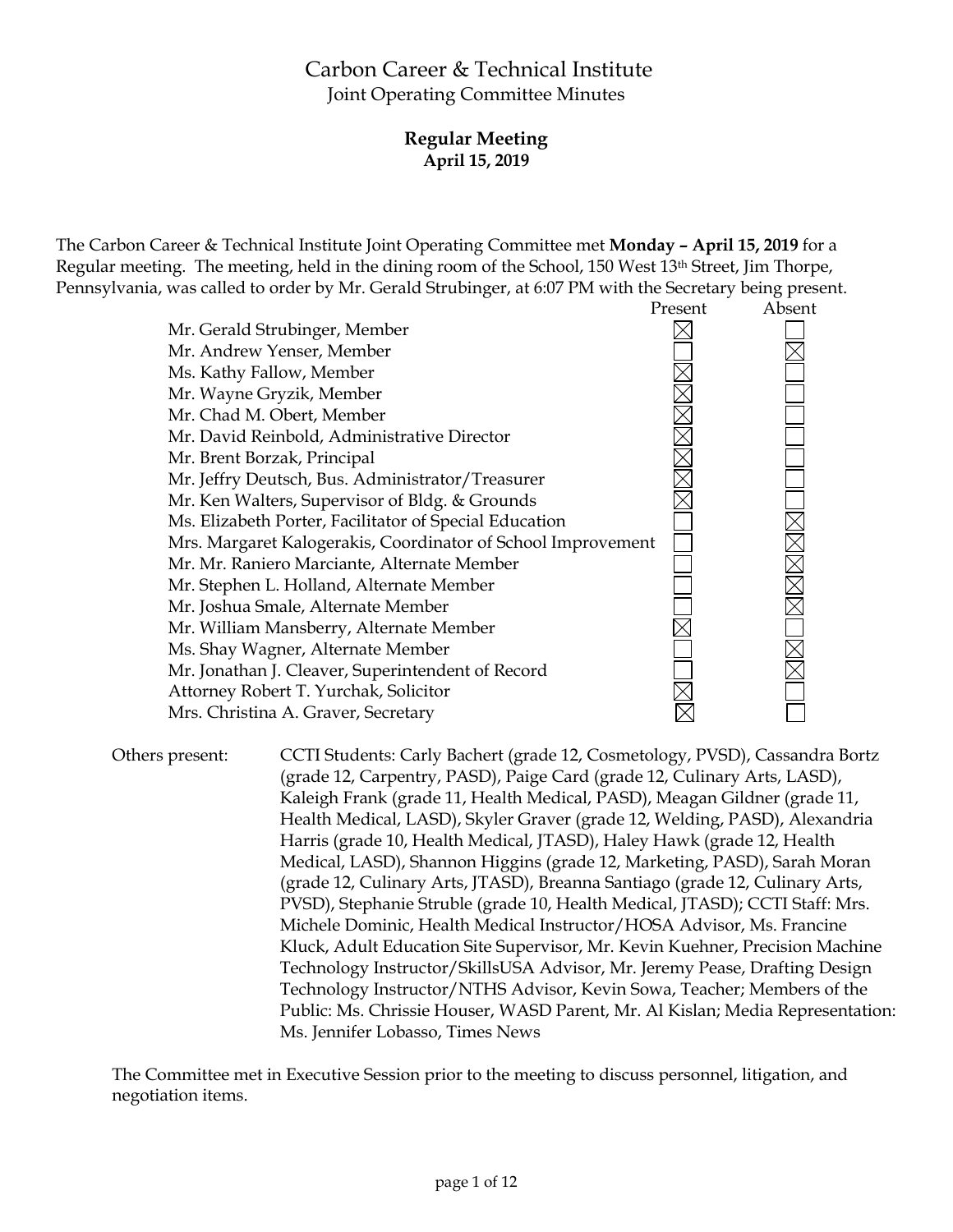#### **Approval of Minutes**

A. MOTION by Ms. Fallow, SECONDED by Mr. Gryzik to approve the Minutes of the March 21, 2019 Regular Meeting.

VOTE: YES - 4 NO - 0 ABSENT - 1 ABSTENTIONS - 0

Motion carried.

#### **Courtesy of the Floor to Visitors**

NONE

## **Approval of Payment of Bills**

A. MOTION by Mr. Gryzik, SECONDED by Ms. Fallow to approve Payment of Bills - General Fund and Other Accounts.



## **Administrative Reports**

- A. Director's Report Mr. Dave Reinbold, Administrative Director
	- HOSA Mrs. Michele Dominic, HOSA Advisor
		- Mrs. Michele Dominic, Health Medical Instructor and HOSA Advisor introduced herself and thanked the JOC for their continued support. She shared training report results explaining that out of six seniors that tested, all six passed. The training report shows how CCTI students measured up against all students who tested in Pennsylvania on both their written and skills tests. On the skills portion, all six students passed with 100% on all skills tested. Other states fell at 80 or 90%. She shared how very proud she is of this class of senior students and again thanked the members of the JOC, as it is with their support that she can provide up-to-date books, equipment, clinical experiences, and job shadowing to her students.
		- Mrs. Dominic then spoke of the recent HOSA (Future Health Professionals) state competition. Out of the eleven CCTI students who competed, five of those medaled – three gold and two silver. 1st place winners were a team of sophomores from Jim Thorpe Area School District, Alexandria Harris and Stephanie Struble. Another gold medal went to Meagan Gildner a junior from Lehighton Area School District. The silver medals went to a team of two – Haley Hawk a senior from Lehighton Area School District and Kaleigh Frank, a junior form Palmerton Area School District. She said that the students are looking forward to competing at the international conference in Florida. 1st, 2nd, and 3rd place state winners will compete.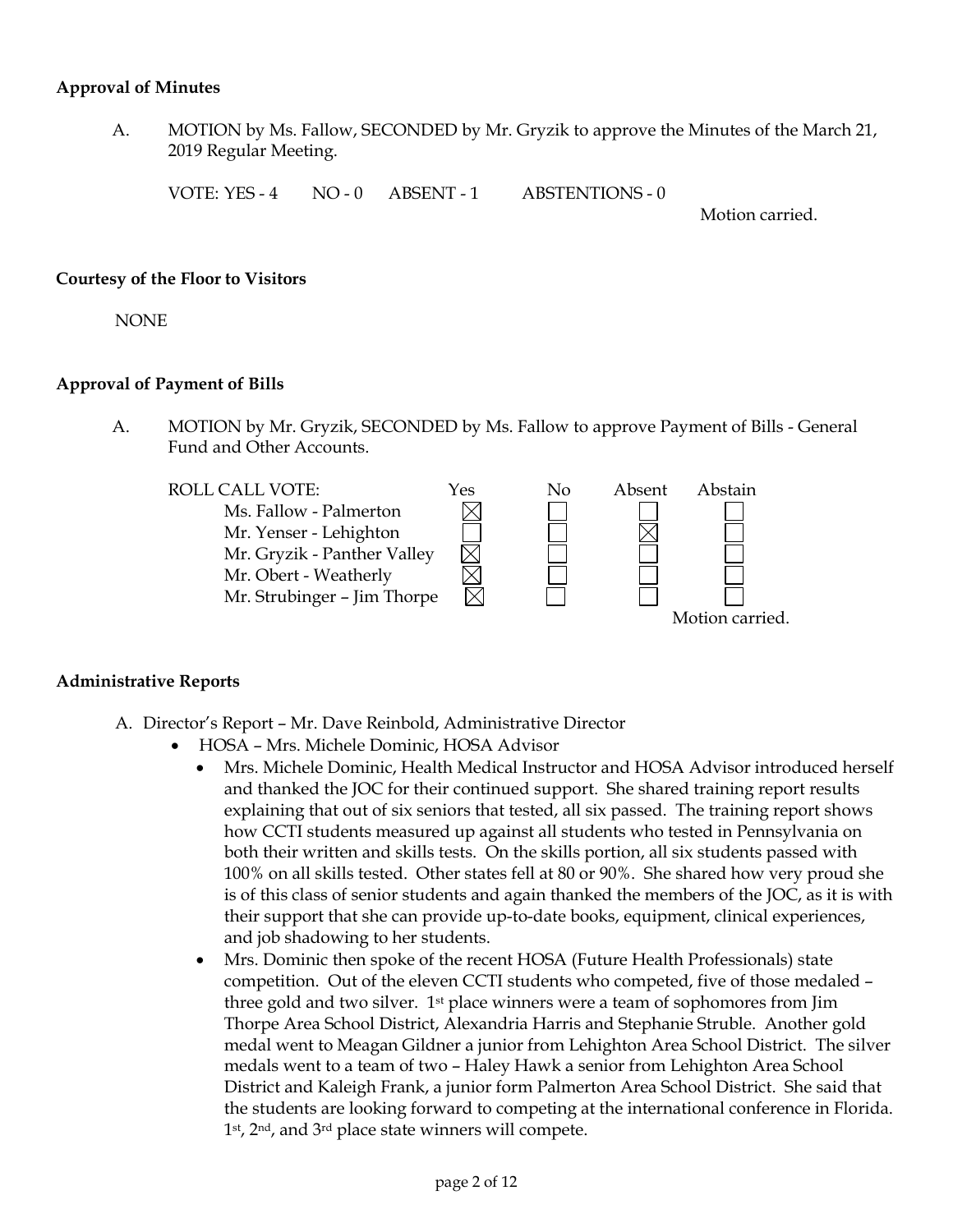- Stephanie said that their team really came together for this competition. She explained that they each shared their personal connection to their topic of Pediatric Neuropathology. Alex thanked the members of the Joint Operating Committee for their support.
- Ms. Fallow spoke to all when she said that she is a "cheerleader" for CCTI and thanked the students for making "us" look good. She said that the students make it easy to speak highly of the school with their outstanding work.
- Kaleigh, when speaking of her team's project said it was a lot of work with quite a bit of trial and error before reaching their finished project. She thanked those members of the CCTI staff who listened to their speech on numerous occasions and critiqued them giving them the opportunity to present as well as they did. She said that HOSA is very rewarding and allowed them to go to many symposiums where they were exposed to information and topics not necessarily available in the classroom. Haley explained what a great experience it was to compete this year as last year the event was snowed out and contestants forwarded pre-taped videos of their presentations. This year's experience of presenting live was much more fulfilling. Kaleigh and Haley took a few moments to explain and answer questions regarding their topic of kinesthesiology.
- Meagan explained that her competition was not one of a presentation or a project but instead was a 100 multiple-choice test on anatomy and medical terminology, which included 20 additional tiebreaker questions. After placing 2nd last year, she brought home the gold medal from this year's competition. She did not place at the international competition last year but is hopeful to do so at this year's competition.
- Meagan shared that a week after the HOSA competition she competed with six other students at the SkillsUSA state competition in the Opening & Closing Ceremonies event earning a  $2<sup>nd</sup>$  place win. The same team took a  $3<sup>rd</sup>$  place win last year.
- Mr. Reinbold thanked Mrs. Dominic and said that she always does a great job with her students. He asked her to confirm that she continues to have 100% job placement. She confirmed and said that her college entrants not only enroll they finish, as well.
- Keystone Prep/Academic Accomplishments Mr. Kevin Sowa
	- Mr. Sowa introduced himself and added that he's been teaching at CCTI for close to 10 years. He shared that he helps the juniors prepare for Keystone testing.
	- He also will be taking a group of students to Weatherly Area High School where a Jeopardy-style competition has been held yearly for the past 5-6 years. The competition is attended by members of the 5 sending school districts, as well as CCTI. Cassandra Bortz, Carly Bachert, and Shannon Higgins, attending this evening's meeting are looking forward to attending the competition this year.
- National Technical Honor Society Mr. Jeremy Pease, NTHS Advisor
	- Mr. Pease thanked the members of the Joint Operating Committee and introduced two National technical Honor Society members Cassandra Bortz, Class Representative and Skyler Graver, president.
	- Cassandra shared the following:
		- Along with bi-monthly Membership Meetings and opposite bi-monthly Leadership Meetings, the National Technical Honor Society participated in several events:
		- In October, we served as tour guides duringthe CCTIOpen House.
		- Also in October, we helped staff the CCTI Designer Bag Bingo Night.
		- In November, we held our 1st Annual Tech Area Trivia Challenge Fundraiser.
		- In December, we served as guides for the families who attended Parent/Teacher Conferences.
		- In February, we presented tothe Junior Class about how toqualify for the NTHS.
		- In March, we prepared for and held our Membership Induction Ceremony.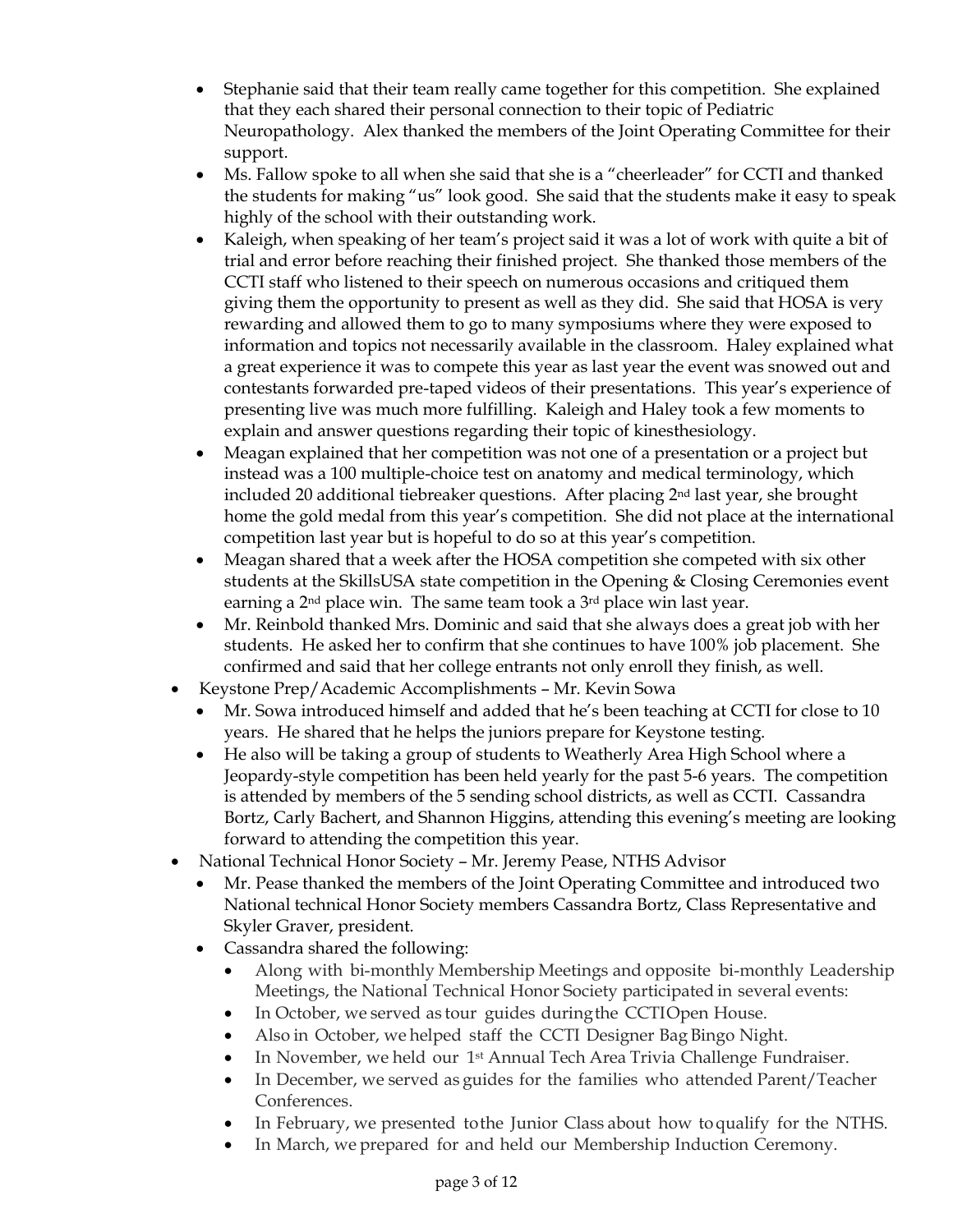- Tomorrow, we will be putting on an Easter Egg Hunt for the kids at St. Joseph's Pre- School.
- In late May or early June, we hope to celebrate the year with a field trip. (Details pending.)
- Skyler then spoke about the recent NTHS Induction ceremony:
	- On March 28th,Carbon Career and Technical Institute (CCTI) held its annual ceremony to induct new members into the National Technical Honor Society (NTHS). The event included tremendous supportfrom friends, family,faculty, and staff as we celebrated the entrance of 15 new members from 7 different technical programs into our local chapter. The inductees included:
		- Cassidy Englert ('20)-Carpentry (Panther Valley)
		- Carly Kuzan ('19} Cosmetology (Jim Thorpe)
		- Abigail Oplinger ('20)-Cosmetology (Panther Valley}
		- Avante Aybar ('20)-Culinary Arts (Lehighton)
		- Falon Smith ('20)-Culinary Arts (Panther Valley)
		- Desaree Decowski ('20) -Drafting & Design Technology {Panther Valley)
		- Hannah Dorward ('20)-Graphic Design (Palmerton)
		- Laralynn Mullen ('20)-Graphic Design (Panther Valley)
		- Sydnie Christman ('20)-Health/Medical Assistant/Aide (Palmerton)
		- Kaleigh Frank ('20) Health/Medical Assistant/Aide (Palmerton)
		- Meagan Gildner ('20}-Health/Medical Assistant/Aide {Lehighton)
		- Khamaria Harris ('20) Health/Medical Assistant/Aide (Jim Thorpe}
		- Autumn Roth ('20)-Health/Medical Assistant/Aide (Jim Thorpe)
		- Amber Curran ('20) -Marketing/Distributive Education (Lehighton)
		- Rebekah Lorah {'20}-Marketing/Distributive Education (Palmerton)
	- The celebration began with Skyler welcoming everybody to the event and introducing Mr. Brent Borzak, CCTI's Principal, to the gathering. Mr.Borzak opened the ceremony withan explanation of the requirements for becominga member of the NTHS and expressed his pride in the accomplishments of the new Inductees. The ceremony continued by showcasing NTHS members from the Class of 2019 as they offered their thoughts on the Attributes of an NTHS Member. At this juncture, the inductees were called forward individually by Mr. David Reinbold, CCTI's AdministrativeDirector and were presentedwith their membership credentials by members of the faculty. Mr.Pease then confirmed the newly elected NTHS officers for the 2019-2020 school year.
	- The celebration was capped with a dinner buffet put together by CCTI's Culinary Arts students under the guidance of Chef A.J.Burke. Mr. Ken Walters and his staff were integral in the set-up and tear down of the event.
- SkillsUSA
	- Paige Card, Sarah Moran, and Breanna Santiago, members of the Career Pathways, Human Services Team spoke of their recent competition. Breanna explained that this was their  $2<sup>nd</sup>$  year going as a team of three in this event. Through last year's project they worked to raise donations for Family Promise. This year they donated food, ran fundraisers, and collected money to donate to the Valor House, a local facility helping Veterans. The students incorporated the SHINE (Schools and Homes IN Education) students ( $5<sup>th</sup>-8<sup>th</sup>$  grade) into their project by teaching them how to cook and having them assist in the preparation of food for members of the Valor House. The three kept a journal as part of their competition presentation documenting the events that went into their donations and projects. Sarah shared that on the last day working with the SHINE students, the students made cards thanking the veterans for their service to our country.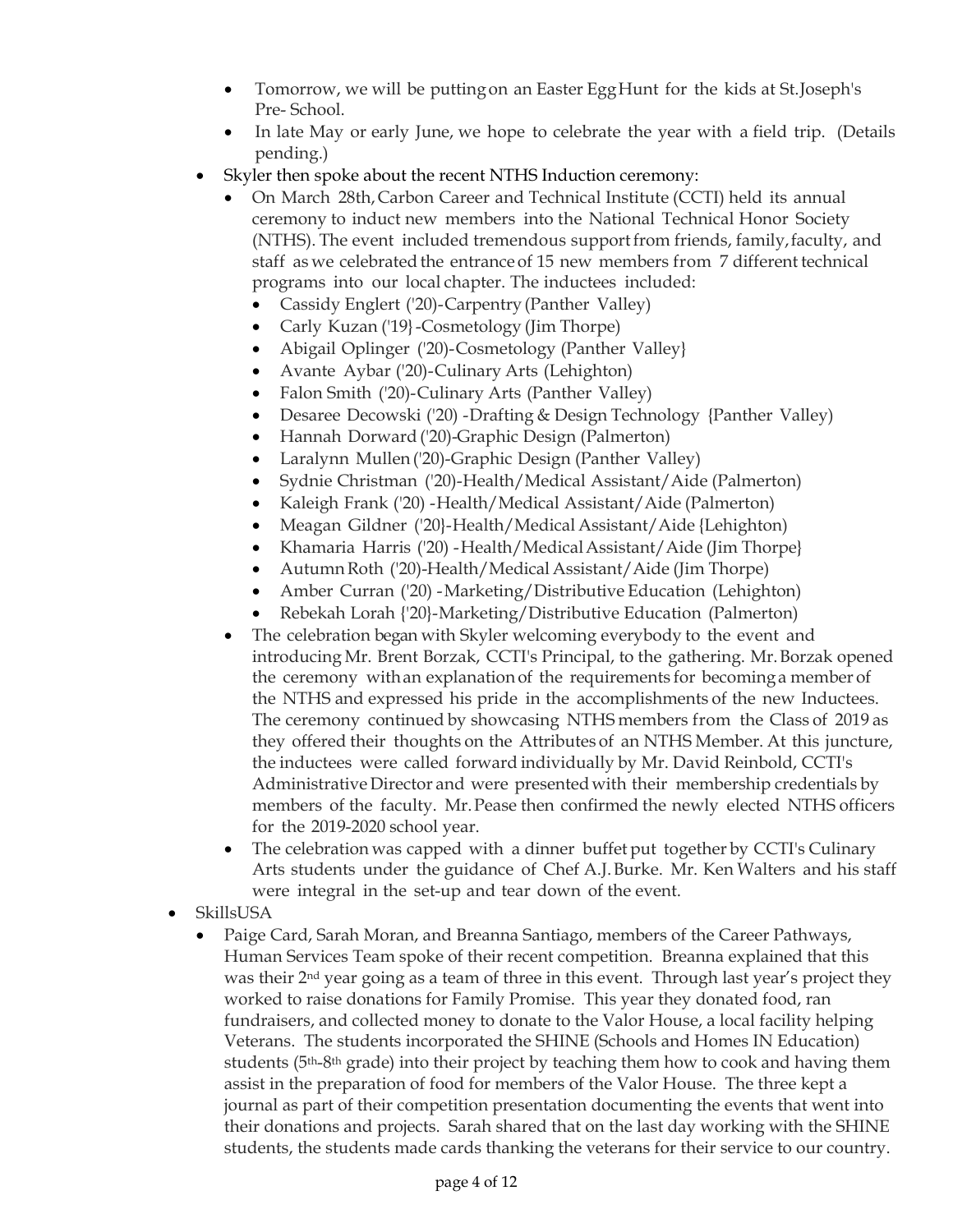Those cards were on display for the judges at the competition and were then shared with the veterans. Sarah also mentioned that "teacher dress down" days were held to assist in the raising of funds for the veterans. Paige added that a pie sale was also utilized as a fundraiser. The three, with assistance from the CCTI culinary arts students baked coconut, peanut butter, and lemon meringue pies and sold them, forwarding all profits to the Valor House. Through their efforts the three raised a total of \$565.00. Breanna shared that last year their team finished with a 3<sup>rd</sup> place but moved up to a silver medal this year. The three thanked the JOC and administration for allowing them to go not only once, but twice to compete at this event.

- Mr. Reinbold added that the SkillsUSA state competition was held last week with students competing on Thursday and the awards ceremony being held on Friday. CCTI medaled in 15 different competitions (might be a record for the school) and walked away with 6 gold (4 individuals, 1 team of 2, and 1 team of 3), 7 silvers (1 individual, 4 teams of 3, 1 team of 4, and 1 team of 7), and 2 bronze (2 teams of 3) for a total of 39 students earning medals. For a small school this is quite impressive, especially when going up against much larger schools offering many more program areas.
- Ms. Graver, SkillsUSA Assistant Advisor commented that not only do these students practice their presentations and work hard on their projects, they often have the added benefit of giving back to the community. The Human Services team was a very good example of this. Their idea was to raise funds to benefit the Valor House but they also knew that they wanted to couple that with a way to get the younger generation more involved with giving back to the older generation. This was accomplished by incorporating the SHINE students into their project. The American Spirit team also raised funds and donated clothing to the Valor House as part of their competition project and the Community Service team, as further explained by Mr. Kuehner, SkillsUSA Advisor, worked on war placards from cemeteries in Carbon County. He continued to explain that these team members took the initiative to fix the placards using their precision machining skills as well as teaming up with auto collision and welding students. English students were also involved in creating letters to accompany the placards upon their return to the families of the individual who served thanking them for the sacrifice and service to our country. This particular project will be ongoing. Monetary and material donations have been received to allow them to continue. This team was made up of underclassmen that are looking forward to continuing and enhancing their project for next year's competition. Mr. Kuehner stressed that many of the students are setting goals for next year. This is what we want from our students.
- Mr. Kuehner in answer to Mr. Reinbold's question reported that 8 students would be moving on to the National competition. He then took a moment to thank his assistant advisors Jeff Hazelton, Carpentry Instructor, Lisa Walck, Cosmetology Instructor, and Chris Graver, Director's Assistant for their hard work with all students preparing for competitions.
- Mr. Reinbold said that our students step up, do the work, and want to win. After competing they ask to see their score to see where they can or could have improved. This holds true for all of our competing students in all competitions – SkillsUSA, HOSA, DECA, and many more offered through CCTI.
- B. Principal's Report Mr. Brent Borzak
	- In commenting on how great the speaking and presentation skills of the CCTI students are they are remarkable. This puts our students in a leadership role. They are well-rounded students, keeping themselves to a higher standard. What these students are learning here they will take with them beyond these high school walls.
	- 2018-2019 school year has successfully entered the fourth marking period. Over fifty-five CCTI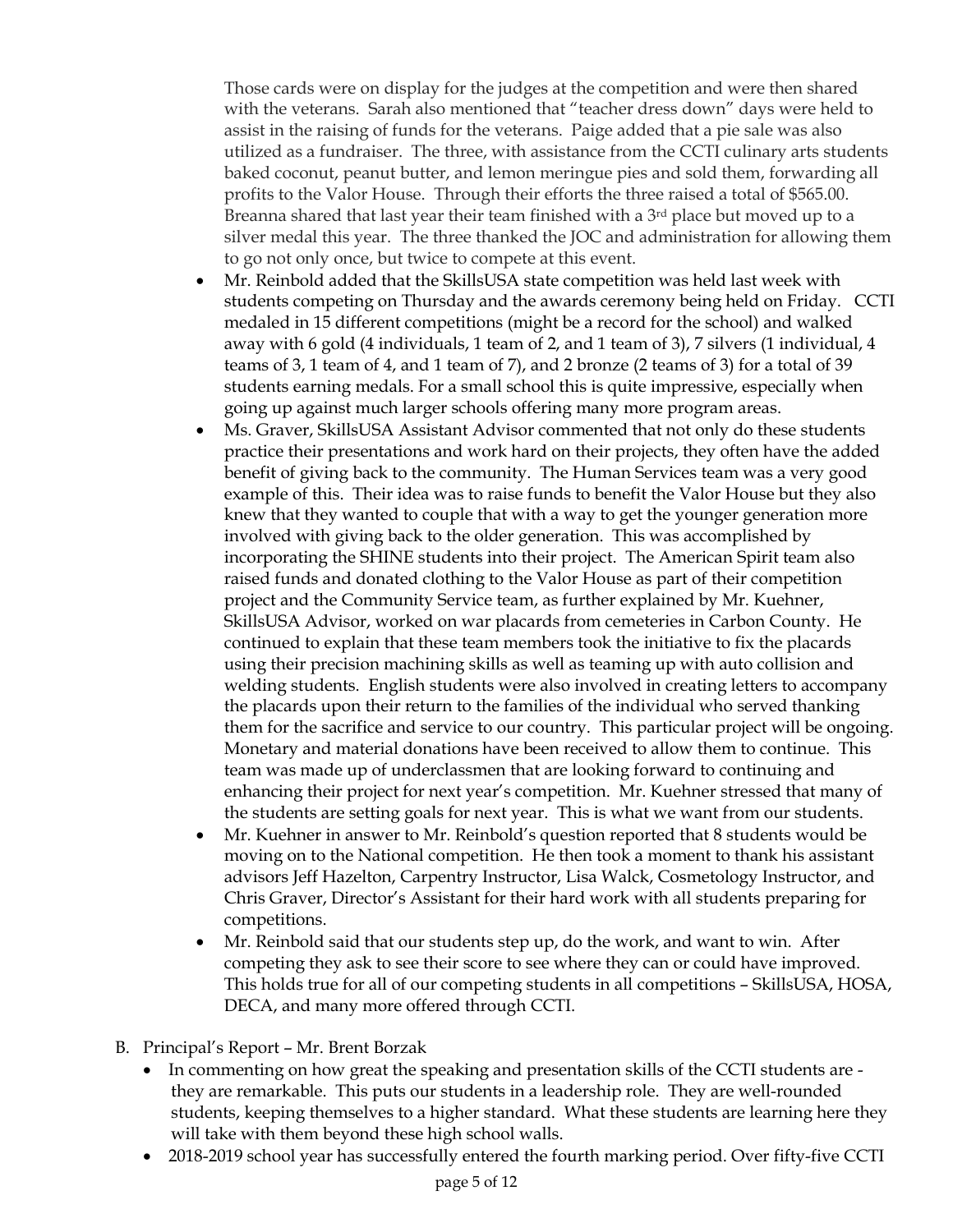students attained perfect attendance for the 3rd marking period and seventeen students have perfect attendance for the year up to this point!

- Spring OAC was a success, as was the National Technical Honor Society induction ceremony.
- CCTI Valedictorian and Salutatorian will be selected in April.
- Prepared to deliver the NOCTI, AP and Keystone Exams, in addition to building our students career portfolios.
- In-service activities have been set for our two days of in-service in April and May.
- Annual Senior Awards Ceremony will take place on May 22nd.
- Prom, graduation and other end of the year activities are set in place.
- Administration and guidance have been very busy going through applications of new and incoming students.

#### C. Adult Education Report – Ms. Francine Kluck, Adult Education Site Supervisor **Course Offerings Spring/Summer 2019**

| Heartsaver® First Aid and CPR/AED   | Nail Technician                            |
|-------------------------------------|--------------------------------------------|
| Nurse Aide                          | Forklift                                   |
| Pharmacy Technician                 | PA State Inspection Mechanic Certification |
| <b>Welding Technology</b>           | Small Gas Engine Repair                    |
| Introduction to Precision Machining | Auto Collision                             |
| ServSafe® Exam                      | New! Air Conditioning Fundamentals         |
| Cosmetology Refresher/Completion    | New! Conversational Spanish                |
| Esthetician                         | <b>GED Preparation Courses</b>             |

Program descriptions, orientations, and start dates are available at [www.carboncti.org/adult](http://www.carboncti.org/adult-education)[education;](http://www.carboncti.org/adult-education) Spring/Summer 2019 schedule available. Follow our happenings on Facebook @cctiadulted or Carbon Career and Technical Institute – Adult Education.

## **Outreach and Program Development Report**

- March 27 GED class graduation for student completers
- April 8 Pharmacy Technician Training
- April 10- Pearson Vue Testing Center Open
- April 18- Nurse Aide Graduation
- April 25 Forklift Certification Training
- April 25 Nurse Aide Orientation
- May 2 Safety Inspection Training offered
- May 15- PA Inspection Seminar/Dinner

## **Program Upcoming Starts**

 Adult Education is offering a PennDot State Inspection seminar/dinner in cooperation with Hal Resh starting May 15, 2019. This program is from 5:30-8:00 p.m. and includes guest speakers; Skip Wagner- Fixed Operations Manager for PA Automotive Association, Dwayne Hunsicker- Quality Assurance Officer PennDot, and Mark Zmiejko- Quality Assurance Officer Supervisor PennDot. Garages are encouraged to attend. Topics will include; body rust, brake/rotor rust, heavy truck changes, LED, and inspection updates. Registration fee is \$20/person and includes dinner. Register online at [www.carboncti.org/pa-state-inspection.](http://www.carboncti.org/pa-state-inspection)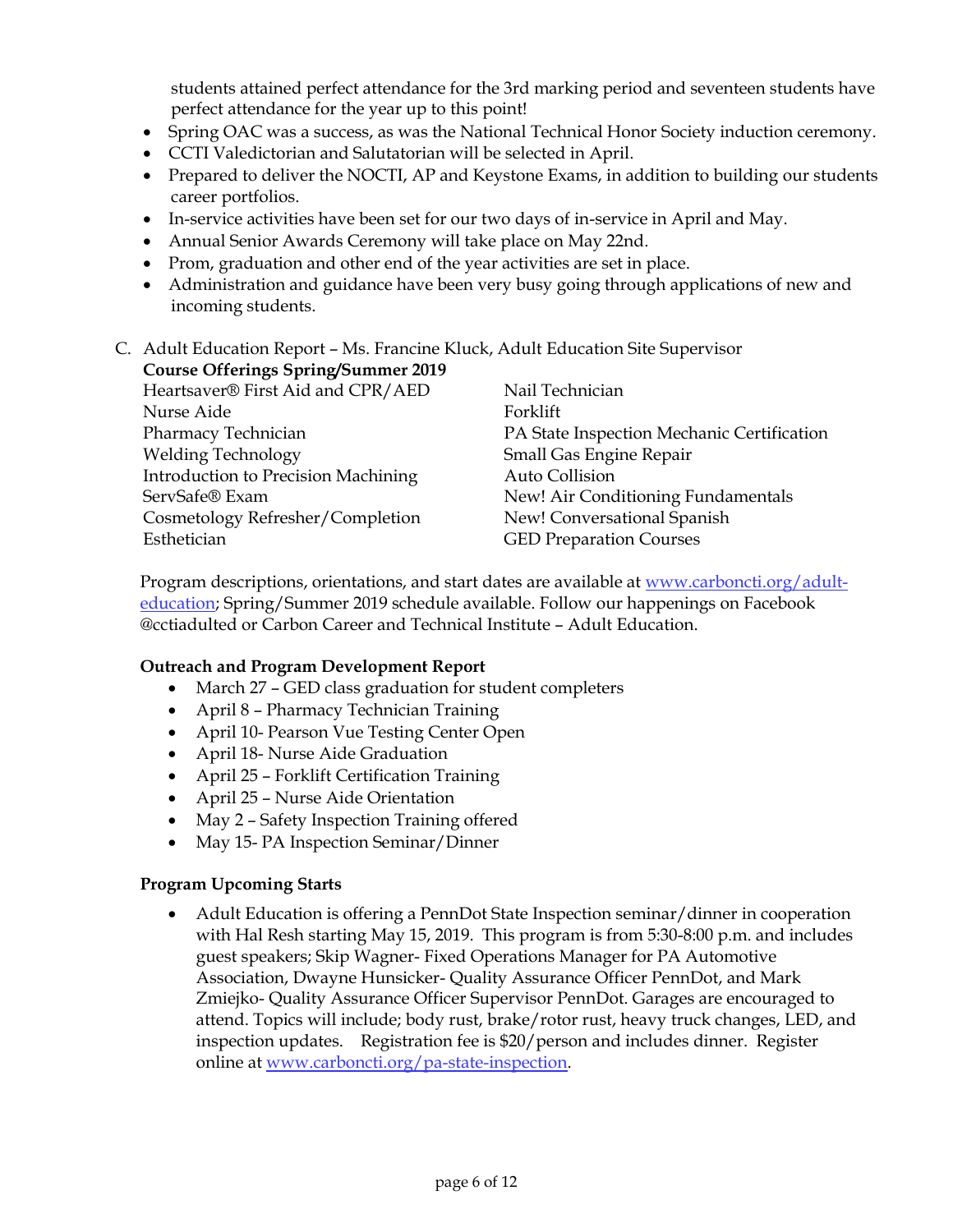## **Grant Report – GED Classes**

- On March 27th, the GED spring graduation was held for over 60 family, friends, and graduates at CCTI. Proud of our 12 students who have passed their GED exams while attending CCTI's classes in partnership with LCCC.
- GED exam scholarships awarded 44 GED modules to date.

# **Alternative Education**

 Spring 2019 marking period concluded March 28th. Enrollment is continuing for the April marking period.

# **Employment Opportunities**

- Carbon Career & Technical Institute is developing a pool of potential instructors for technical, business, and personal interest programs in the Adult Education Department.
- Currently, we are seeking GED instructors for our day/evening/prison class offerings for fall 2019.

D. Building and Grounds Report – Mr. Ken Walters, Supervisor of Buildings and Grounds

- A leak has been identified in the main domestic water supply line between the meter pit and where the pipe enters the building.
- 4 weeks, beginning July 8 have been blocked and secured for vendor schedules to complete repairs. A proposal will be presented to the JOC once further investigation and pricing is concluded. This is an unforeseen capital expense.
- Met with PennDot and the Jim Thorpe Borough in reference to a water freezing issue on 903 this past winter. Several steps to address the issue have been identified.
- Began to meet with vendors for quotes on roof, concrete, and landscaping as listed on the 2019-2020 capital project budget plan.
- The house project continues to allow students the opportunity to work on a live project. The first half has been moved outside. Students have started work on the 2nd half of the construction.
- E. Business Administrator's Report Mr. Jeffry P. Deutsch, Business Administrator
	- Nothing new to report at this time.

## **Items of Business**

## *Personnel*

MOTION by Ms. Fallow, SECONDED by Mr. Gryzik that the following motions be approved:

## **Substitute Approved**

A. that the below listed individuals be approved to substitute for the 2018-2019 school year at the established rates, as follows:

Vasiliki (Bess) Mitsakos\* - Tutor

Note: \*Pending receipt of all mandated clearances.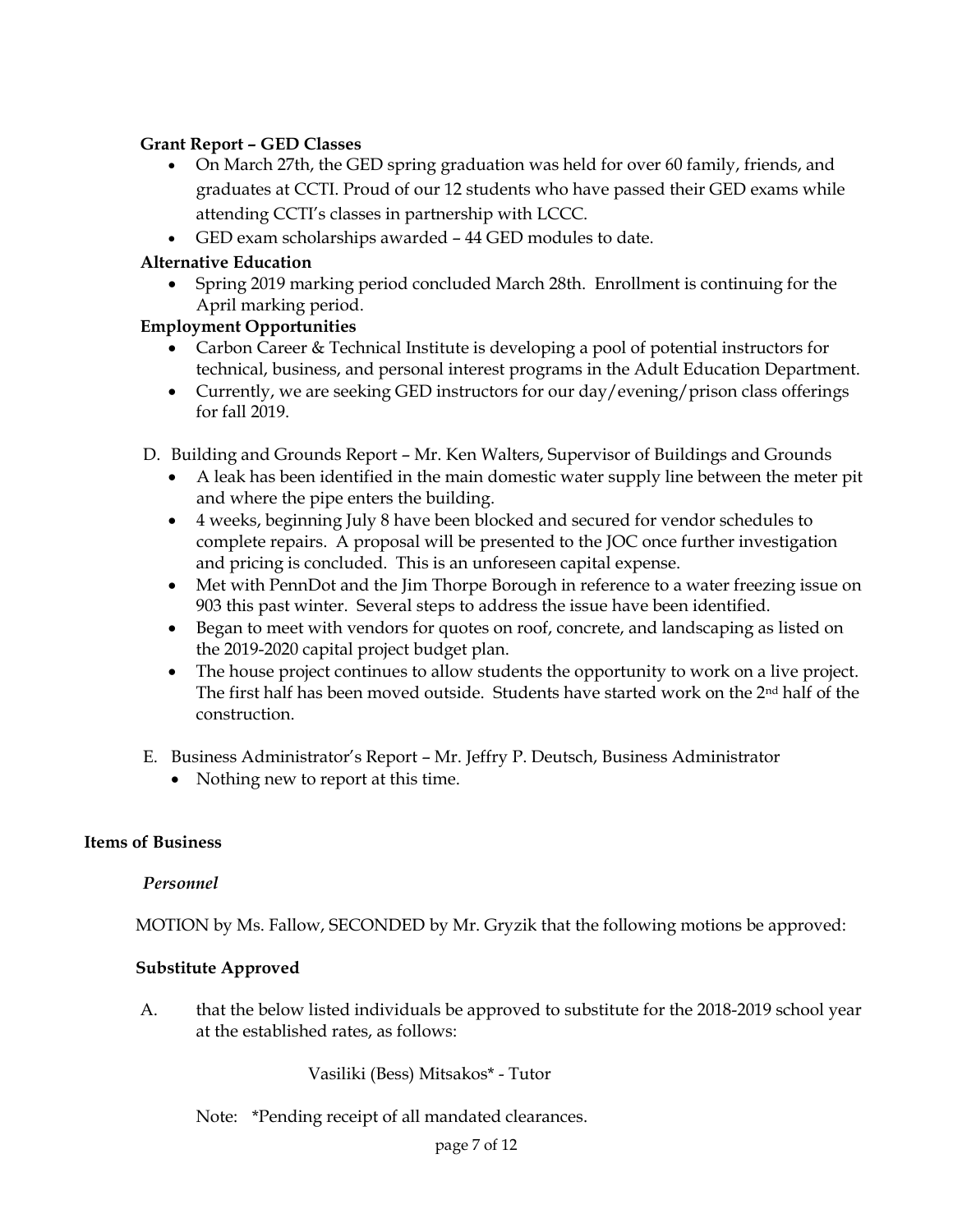# **Substitute Part-Time Technology Assistant Approved**

B. to approve Jeffry Nietz as a substitute Part-Time Technology Assistant at the rate of \$150/day effective July 1, 2019.

## **Adult Education Instructors Approved**

- C. to approve the following individuals as Adult Education Instructors on an as needed basis, at a salary of \$21.00-\$25.00 per hour effective April 16, 2018 through April 2020:
	- Autumn Frey Michele Dominic Tammy Marshall Hal C. Resh\* Harold Resh

\*Pending receipt of all mandated clearances.



## *Education*

MOTION by Mr. Gryzik, SECONDED by Ms. Fallow that the following motions be approved:

## **Half-Time Homebound Instruction Approved**

A. that half-time homebound instruction be approved for student #10789 for 2.5 hours per week beginning April 9, 2019 through June 11, 2019.

## **HOSA National Leadership Conference Attendance Approved**

B. that five (5) Health Medical students attend the HOSA (Health Occupations Students of America) National Leadership Conference June 18–23, 2019 in Orlando, FL at a cost of \$6,073.65 to cover the cost of registration, transportation, meals, and lodging.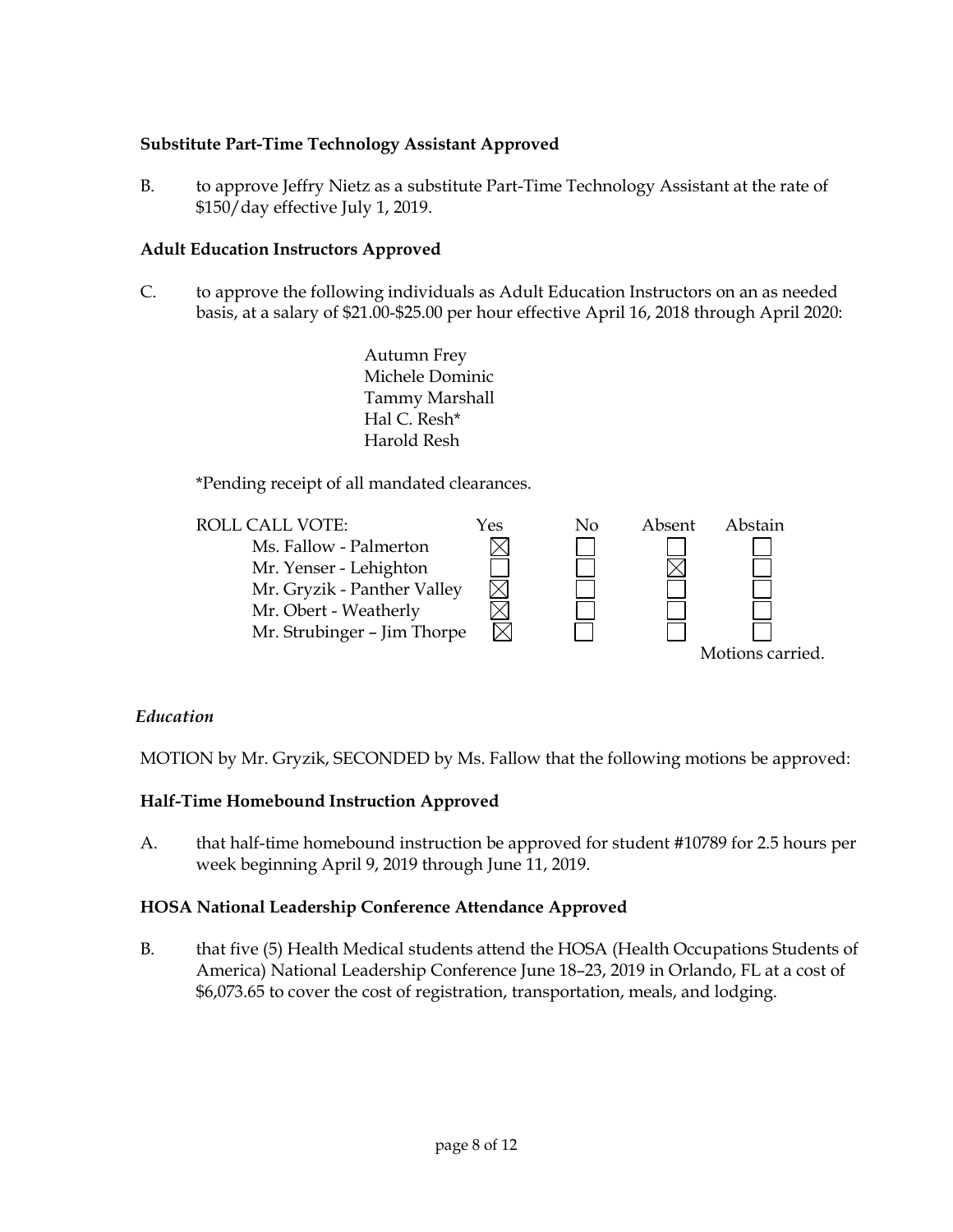#### **HOSA National Leadership Conference Chaperone Approved**

C. that Michele Dominic, Health Medical Instructor be approved as a chaperone for five (5) Health Medical students participating in the HOSA National Leadership Conference June 18-23, 2018 in Orlando, FL at a cost of \$2,194.85 to cover the cost of registration, lodging, meals, and airfare.



*Budget & Finance*

NONE

*Buildings & Grounds*

NONE

## *Administrative*

## **Advisor Salaries Approved**

MOTION by Mr. Obert to table the following:

to approve the following salaries for advisor positions for the 2019-2020 school year:

DECA/HOSA/SkillsUSA Advisors - \$2,300 ea.

Senior Class Advisor - \$2,300

Underclass Advisor (Freshmen, Sophomore, Junior - combined) - \$2,300

Student Council - \$2,300

NTHS - \$2,300

Yearbook - \$2,300

Interact Rotary - \$2,300 (con't)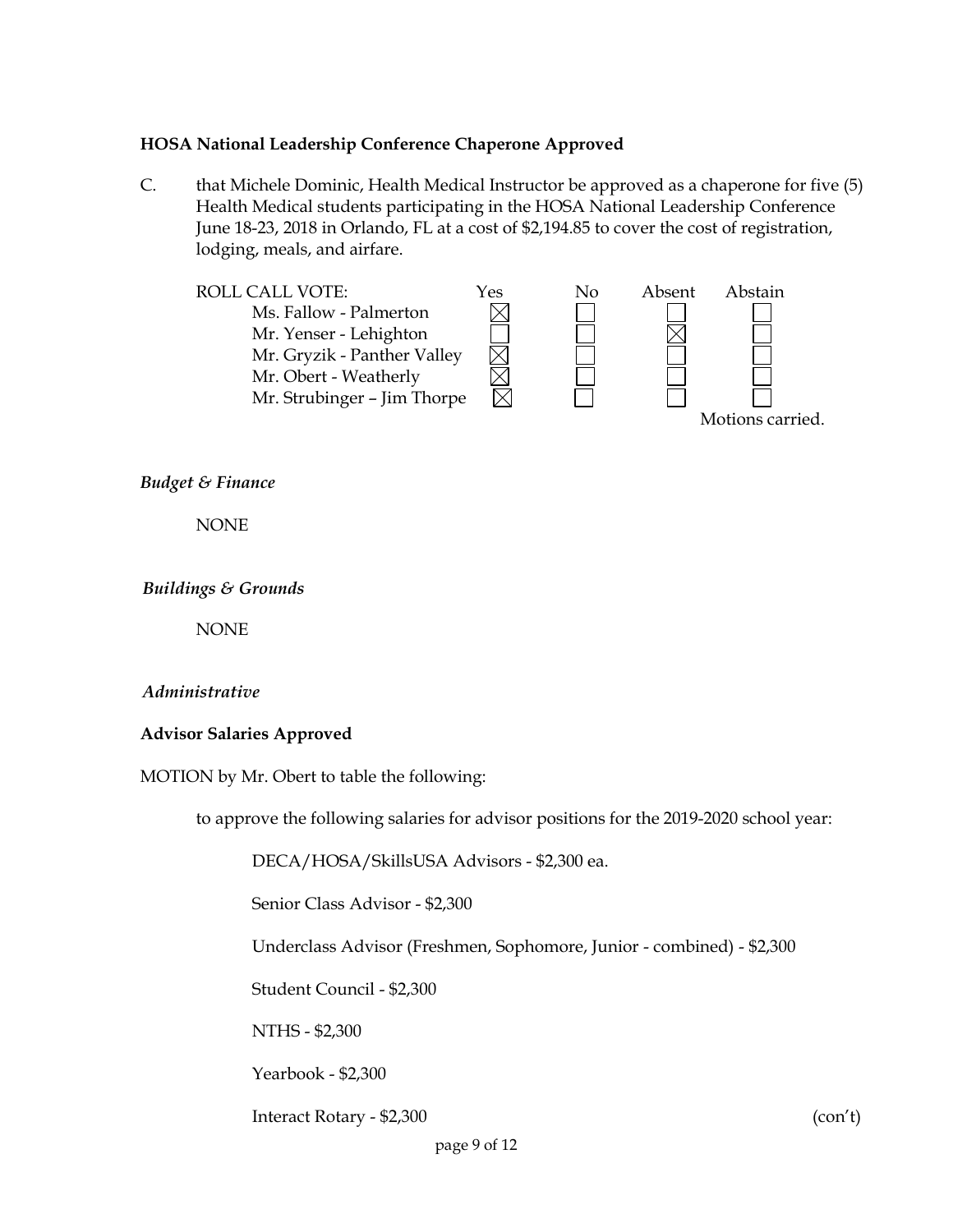SADD - \$2,300

Aevidum - \$1,600

Student Forum - \$1,600

SkillsUSA Assistant Advisors - \$1,600 ea.

DECA Assistant Advisors - \$1,600 ea.

DECA/HOSA/SkillsUSA Assistant Advisor - \$1,600

MOTION fails for lack of a SECOND.

A. MOTION by Mr. Gryzik, SECONDED by Ms. Fallow to approve the following salaries for advisor positions for the 2019-2020 school year:

DECA/HOSA/SkillsUSA Advisors - \$2,300 ea.

Senior Class Advisor - \$2,300

Underclass Advisor (Freshmen, Sophomore, Junior - combined) - \$2,300

Student Council - \$2,300

NTHS - \$2,300

Yearbook - \$2,300

Interact Rotary - \$2,300

SADD - \$2,300

Aevidum - \$1,600

Student Forum - \$1,600

SkillsUSA Assistant Advisors - \$1,600 ea.

DECA Assistant Advisors - \$1,600 ea.

DECA/HOSA/SkillsUSA Assistant Advisor - \$1,600

Note: This salary schedule is based on a formula using sending schools current salary schedules.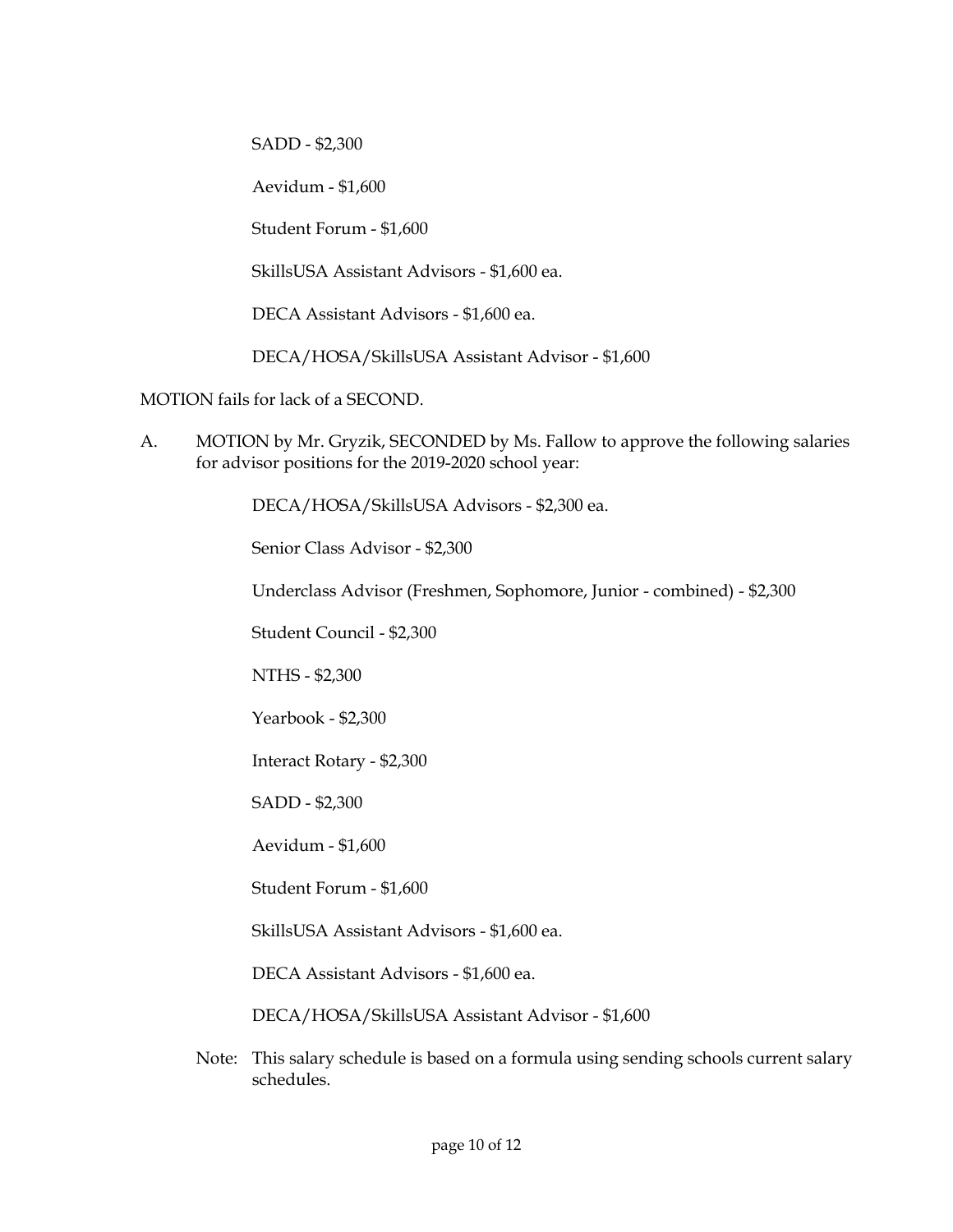

# **SkillsUSA National Competition Approval to Commence Planning**

B. MOTION by Mr. Gryzik, SECONDED by Ms. Fallow to grant permission to the Administrative Director to move forward with making the necessary arrangements for the SkillsUSA National Competition.

VOTE: YES - 4 NO - 0 ABSENT - 1 ABSTENTIONS - 0

Motion carried.

#### **Reports**

#### **Foundation Report Accepted**

A. MOTION by Ms. Fallow SECONDED by Mr. Gryzik to accept the Carbon Career & Technical Institute Foundation Report, as presented.

Note: The balance in this account stands at \$2,132.91.

VOTE: YES - 4 NO - 0 ABSENT - 1 ABSTENTIONS - 0

Motion carried.

## **Administrative Reports**

- A. MOTION by Ms. Fallow, SECONDED by Mr. Gryzik to accept Administrative Reports from the following:
	- a. Mr. Brent Borzak, Principal
	- b. Ms. Francine Kluck, Adult Education Site Supervisor

VOTE: YES - 4 NO - 0 ABSENT - 1 ABSTENTIONS - 0

Motion carried.

#### **Old Business**

#### NONE